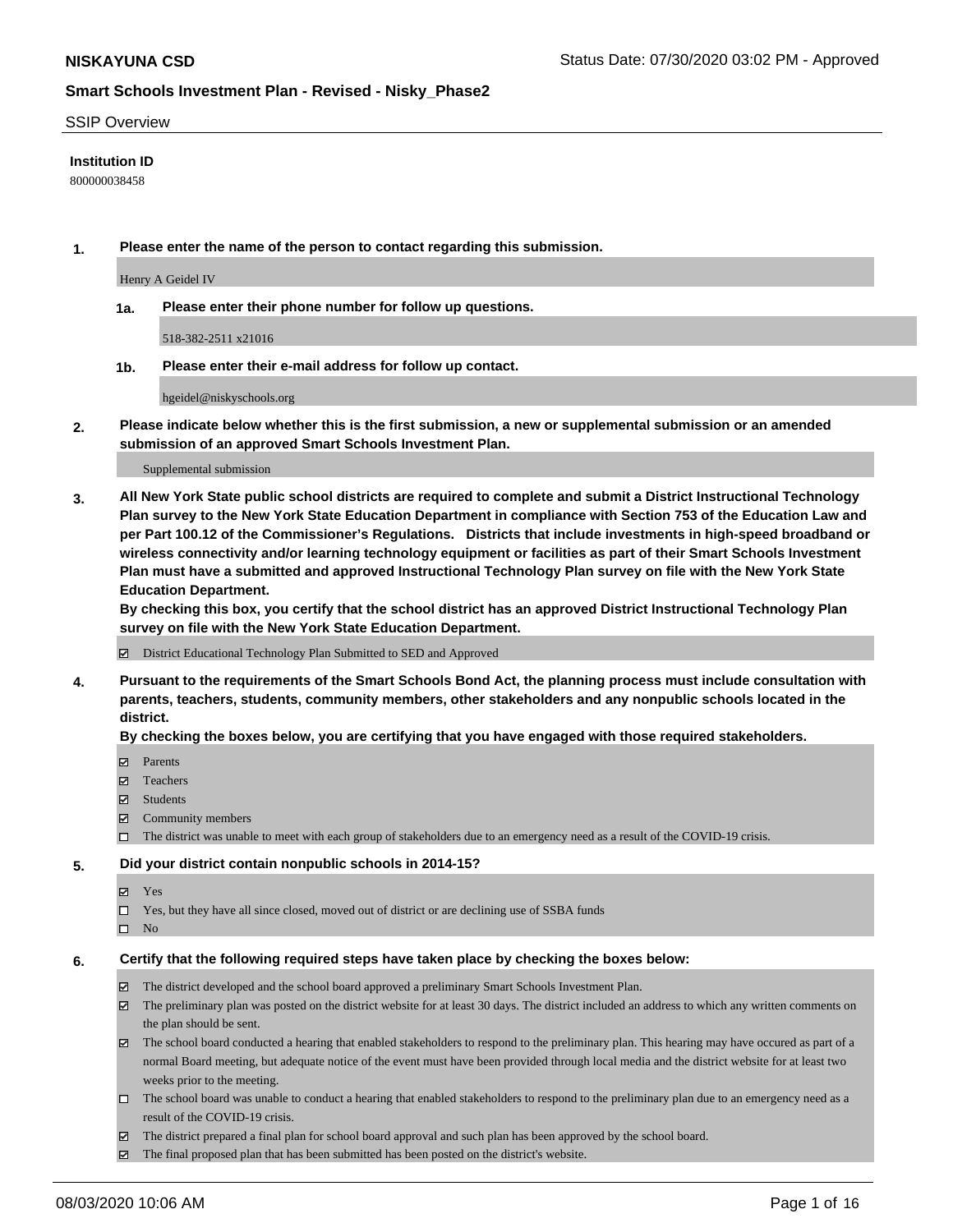SSIP Overview

**6a. Please upload the proposed Smart Schools Investment Plan (SSIP) that was posted on the district's website, along with any supporting materials. Note that this should be different than your recently submitted Educational Technology Survey. The Final SSIP, as approved by the School Board, should also be posted on the website and remain there during the course of the projects contained therein.**

NCSD\_SmartSchools\_Phase2.pdf

**6b. Enter the webpage address where the final Smart Schools Investment Plan is posted. The Plan should remain posted for the life of the included projects.**

https://www.niskayunaschools.org/smart-schools-plan-phase-2-public-hearing-is-tuesday-august-14/

**7. Please enter an estimate of the total number of students and staff that will benefit from this Smart Schools Investment Plan based on the cumulative projects submitted to date.**

5,000

**8. An LEA/School District may partner with one or more other LEA/School Districts to form a consortium to pool Smart Schools Bond Act funds for a project that meets all other Smart School Bond Act requirements. Each school district participating in the consortium will need to file an approved Smart Schools Investment Plan for the project and submit a signed Memorandum of Understanding that sets forth the details of the consortium including the roles of each respective district.**

 $\Box$  The district plans to participate in a consortium to partner with other school district(s) to implement a Smart Schools project.

## **9. Please enter the name and 6-digit SED Code for each LEA/School District participating in the Consortium.**

| Partner LEA/District | <b>ISED BEDS Code</b> |
|----------------------|-----------------------|
| (No Response)        | (No Response)         |

## **10. Please upload a signed Memorandum of Understanding with all of the participating Consortium partners.**

(No Response)

## **11. Your district's Smart Schools Bond Act Allocation is:**

\$1,494,855

### **12. Final 2014-15 BEDS Enrollment to calculate Nonpublic Sharing Requirement**

|            | Public Enrollment | Nonpublic Enrollment | Total Enrollment | l Nonpublic Percentage |
|------------|-------------------|----------------------|------------------|------------------------|
| Enrollment | 1.068             | 241                  | 4.309.00         | 5.59                   |

**13. This table compares each category budget total, as entered in that category's page, to the total expenditures listed in the category's expenditure table. Any discrepancies between the two must be resolved before submission.**

|                                          | Sub-Allocations | <b>Expenditure Totals</b> | Difference |
|------------------------------------------|-----------------|---------------------------|------------|
| <b>School Connectivity</b>               | 724,978.90      | 724,978.90                | 0.00       |
| Connectivity Projects for<br>Communities | 0.00            | 0.00                      | 0.00       |
| Classroom Technology                     | 0.00            | 0.00                      | 0.00       |
| Pre-Kindergarten Classrooms              | 0.00            | 0.00                      | 0.00       |
| Replace Transportable<br>Classrooms      | 0.00            | 0.00                      | 0.00       |
| <b>High-Tech Security Features</b>       | 0.00            | 0.00                      | 0.00       |
| Nonpublic Loan                           | 36,724.49       | 36.724.49                 | $-0.00$    |
| Totals:                                  |                 |                           |            |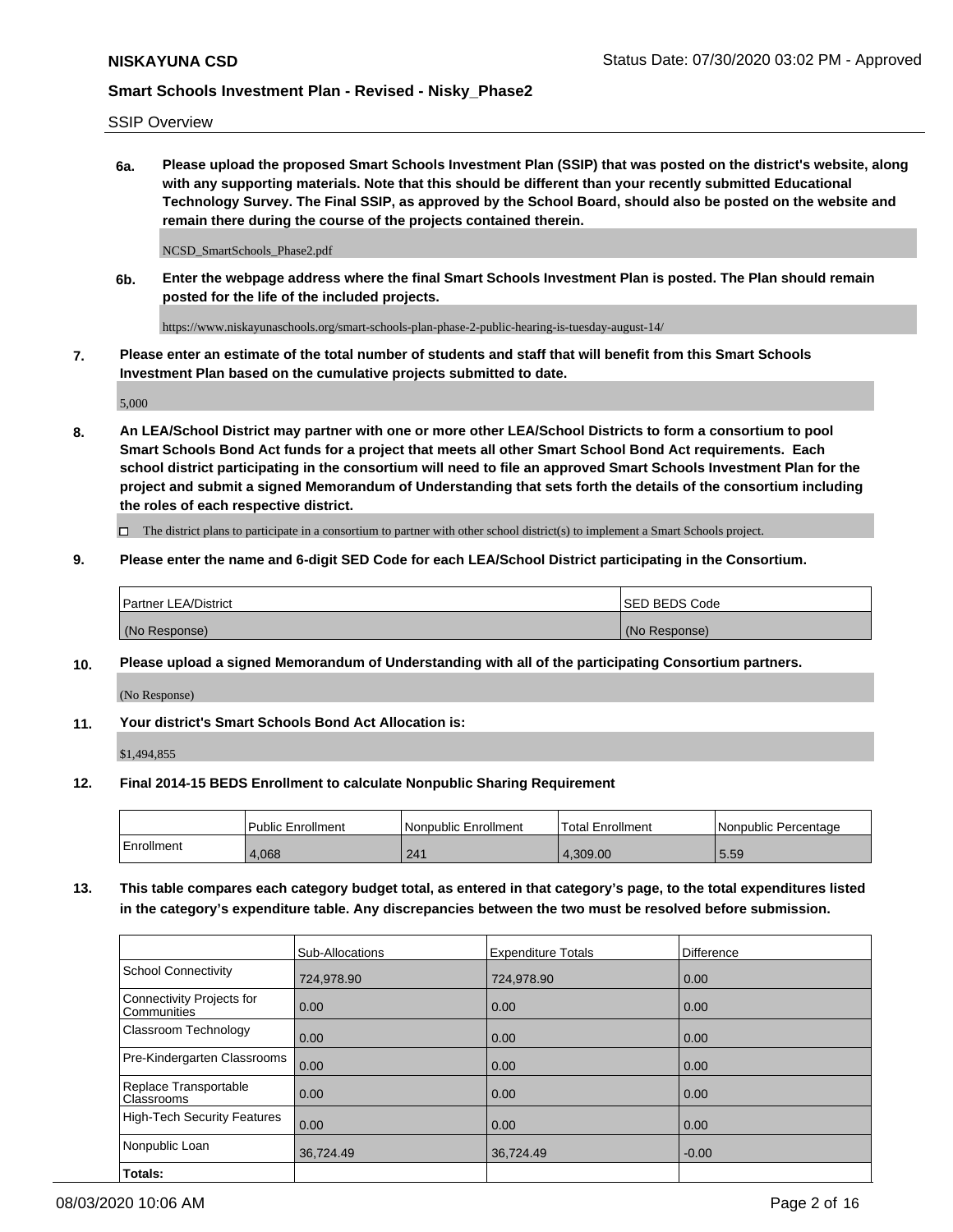SSIP Overview

| Sub-Allocations | l Expenditure Totals | <b>Difference</b> |
|-----------------|----------------------|-------------------|
| 761,703         | 761,703              | -0                |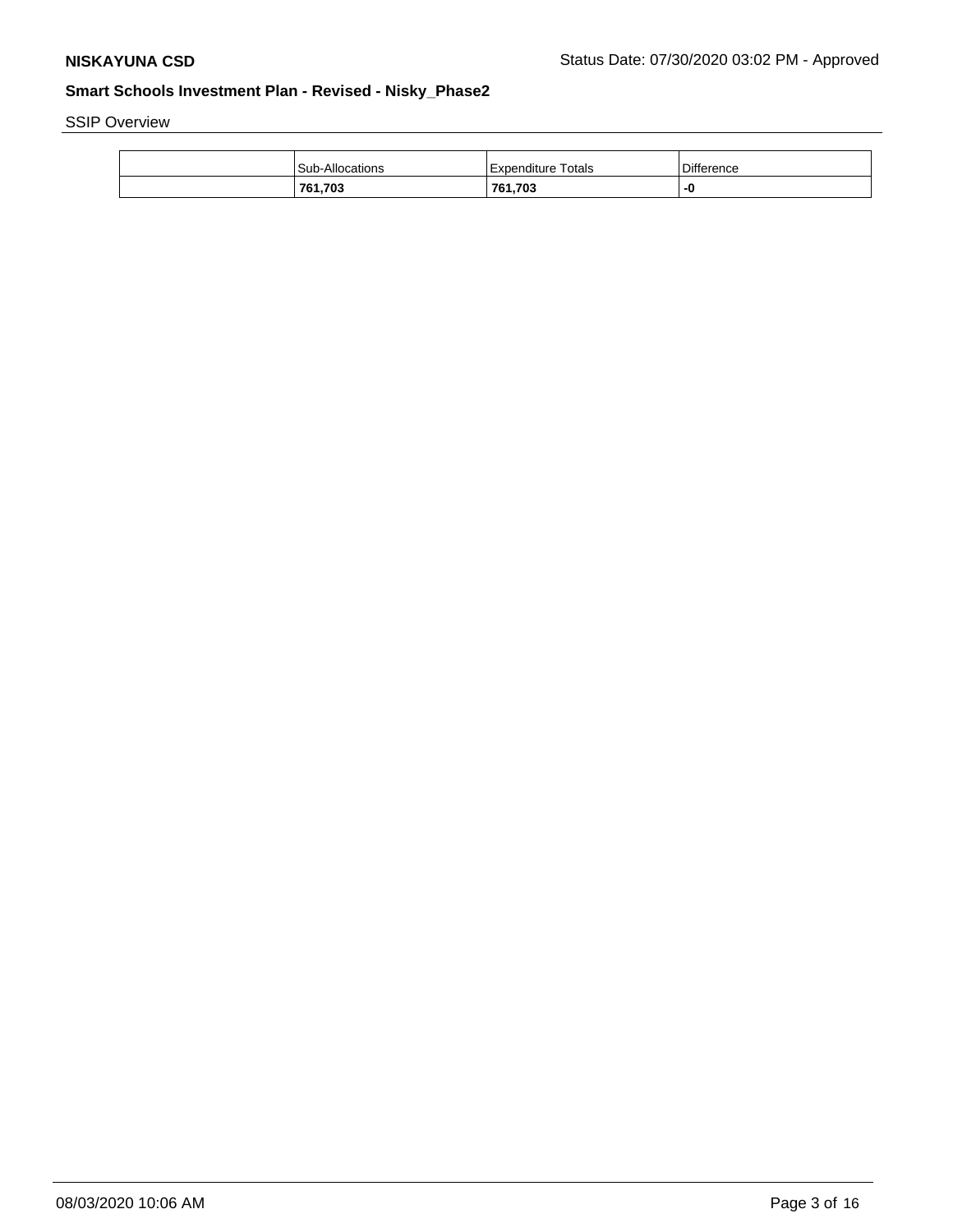School Connectivity

- **1. In order for students and faculty to receive the maximum benefit from the technology made available under the Smart Schools Bond Act, their school buildings must possess sufficient connectivity infrastructure to ensure that devices can be used during the school day. Smart Schools Investment Plans must demonstrate that:**
	- **• sufficient infrastructure that meets the Federal Communications Commission's 100 Mbps per 1,000 students standard currently exists in the buildings where new devices will be deployed, or**
	- **• is a planned use of a portion of Smart Schools Bond Act funds, or**
	- **• is under development through another funding source.**

**Smart Schools Bond Act funds used for technology infrastructure or classroom technology investments must increase the number of school buildings that meet or exceed the minimum speed standard of 100 Mbps per 1,000 students and staff within 12 months. This standard may be met on either a contracted 24/7 firm service or a "burstable" capability. If the standard is met under the burstable criteria, it must be:**

**1. Specifically codified in a service contract with a provider, and**

**2. Guaranteed to be available to all students and devices as needed, particularly during periods of high demand, such as computer-based testing (CBT) periods.**

## **Please describe how your district already meets or is planning to meet this standard within 12 months of plan submission.**

The Smart Schools Bond Act requires school districts meet minimum connectivity levels, as identified by the Federal Communications Commission in the E-Rate Modernization order of 2014. Niskayuna current has 4,247 students, which when multiplied by the minimum rate of 100Kbps per student requires the district to have connectivity at a 424.7MB speed. The district's current connection speed is 480MB and is therefore currently compliant with the requirements.

# **1a. If a district believes that it will be impossible to meet this standard within 12 months, it may apply for a waiver of this requirement, as described on the Smart Schools website. The waiver must be filed and approved by SED prior to submitting this survey.**

- $\Box$  By checking this box, you are certifying that the school district has an approved waiver of this requirement on file with the New York State Education Department.
- **2. Connectivity Speed Calculator (Required). If the district currently meets the required speed, enter "Currently Met" in the last box: Expected Date When Required Speed Will be Met.**

|                  | l Number of     | Required Speed | Current Speed in Expected Speed |                 | Expected Date                        |
|------------------|-----------------|----------------|---------------------------------|-----------------|--------------------------------------|
|                  | <b>Students</b> | l in Mbps      | <b>Mbps</b>                     | Ito be Attained | When Required                        |
|                  |                 |                |                                 |                 | Within 12 Months 1Speed Will be Met1 |
| Calculated Speed | 4,247           | 424.70         | 480                             | 480             | N/A                                  |

## **3. Describe how you intend to use Smart Schools Bond Act funds for high-speed broadband and/or wireless connectivity projects in school buildings.**

- Replace critical centralized equipment and add redundancy (core switch, WLC) so that the district will remain functional in a Disaster Recovery or outage scenario
- New "edge" switch at each building, with 10Gbps connection to WAN to increase capacity and connectivity
- New switches in each network closet, with redundant 10Gbps connections (Most recently purchased switches at HS re-purposed, but all others removed and/or replaced.) We need to have current hardware with POE+ capabilities to deliver expanded WiFi
- Replacement and Expansion of wireless access points at elementary and middle schools (HS already completed) to ensure coverage in all classrooms (currently coverage only in public spaces)
- Standardized battery backups, district wide, for all network devices. (minimum 2 hour runtime)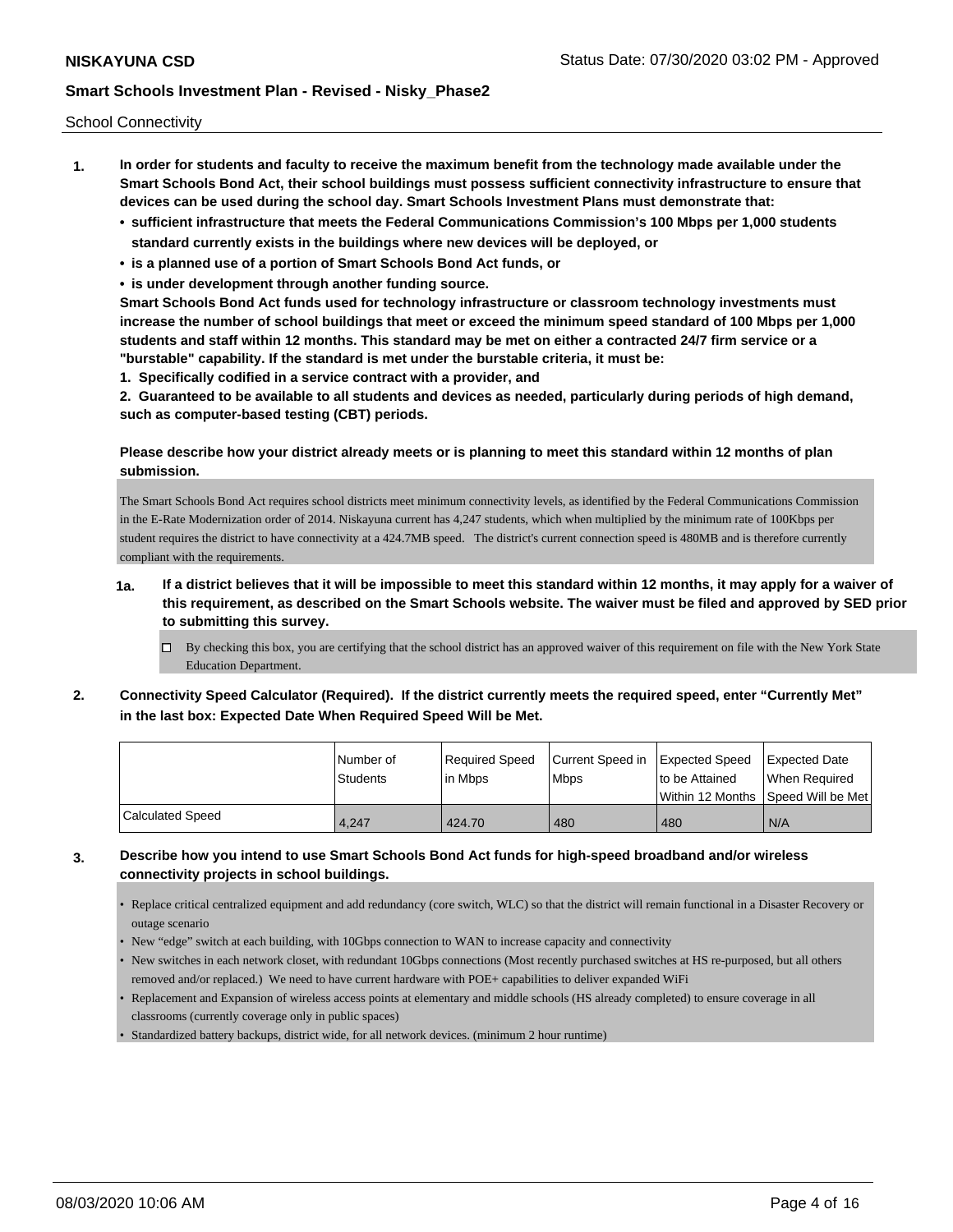School Connectivity

**4. Describe the linkage between the district's District Instructional Technology Plan and how the proposed projects will improve teaching and learning. (There should be a link between your response to this question and your responses to Question 1 in Section IV - NYSED Initiatives Alignment: "Explain how the district use of instructional technology will serve as a part of a comprehensive and sustained effort to support rigorous academic standards attainment and performance improvement for students."** 

## **Your answer should also align with your answers to the questions in Section II - Strategic Technology Planning and the associated Action Steps in Section III - Action Plan.)**

The strategic vision of the Instructional Technology Plan includes goals of increasing technology Access at all levels of the district and providing robust tools and resources to a all students to create equity among a diverse population of students. This supplemental submission (Phase 2) is fundamental to the achievement of those goals. As stated in Goal 1 of the action plan:

- Design and budget for a modern district-wide network upgrade at all buildings. Plan for utilizing one-time funding sources to limit impact on annual budget, manage ongoing support costs, and ensure reliable, secure, and equitable access for all students and staff.
- Following applicable purchasing guidelines (Federal E-Rate, NYS Smart Schools Bond Act, and local district) select a vendor and implement district-wide network upgrade.
- Plan and implementation of a 1:1 program at the middle and high school levels. Develop a sustainable budget to allow for orderly replacement of devices on a schedule which balances ongoing support costs, student needs, and district budget limitations.

In addition the implementation of the 1:1 program at these levels allows the district to shift existing equipment and devices to the elementary school level drastically increasing access at that level.

**5. If the district wishes to have students and staff access the Internet from wireless devices within the school building, or in close proximity to it, it must first ensure that it has a robust Wi-Fi network in place that has sufficient bandwidth to meet user demand.**

**Please describe how you have quantified this demand and how you plan to meet this demand.**

The quantification of this was through close analysis of requirements as specified by the hardware manufacturer. The required coverages and scope of installation and expansion of the Wireless Access Points in teh Elementary schools and the replacement of the Wireless Access Points and switch hardware in other areas is directly related to the user demand in these spaces. The district worked with all stakeholders to determine requirements and then map them against the hardware specifications.

**6. Smart Schools plans with any expenditures in the School Connectivity category require a project number from the Office of Facilities Planning. Districts must submit an SSBA LOI and receive project numbers prior to submitting the SSIP. As indicated on the LOI, some projects may be eligible for a streamlined review and will not require a building permit.**

**Please indicate on a separate row each project number given to you by the Office of Facilities Planning.**

| <b>Project Number</b> |
|-----------------------|
| 53-03-01-06-7-999-BA2 |
| (No Response)         |

**7. Certain high-tech security and connectivity infrastructure projects may be eligible for an expedited review process as determined by the Office of Facilities Planning.**

**Was your project deemed eligible for streamlined review?**

Yes

**7a. Districts that choose the Streamlined Review Process will be required to certify that they have reviewed all installations with their licensed architect or engineer of record and provide that person's name and license number. The licensed professional must review the products and proposed method of installation prior to implementation and review the work during and after completion in order to affirm that the work was codecompliant, if requested.**

I certify that I have reviewed all installations with a licensed architect or engineer of record.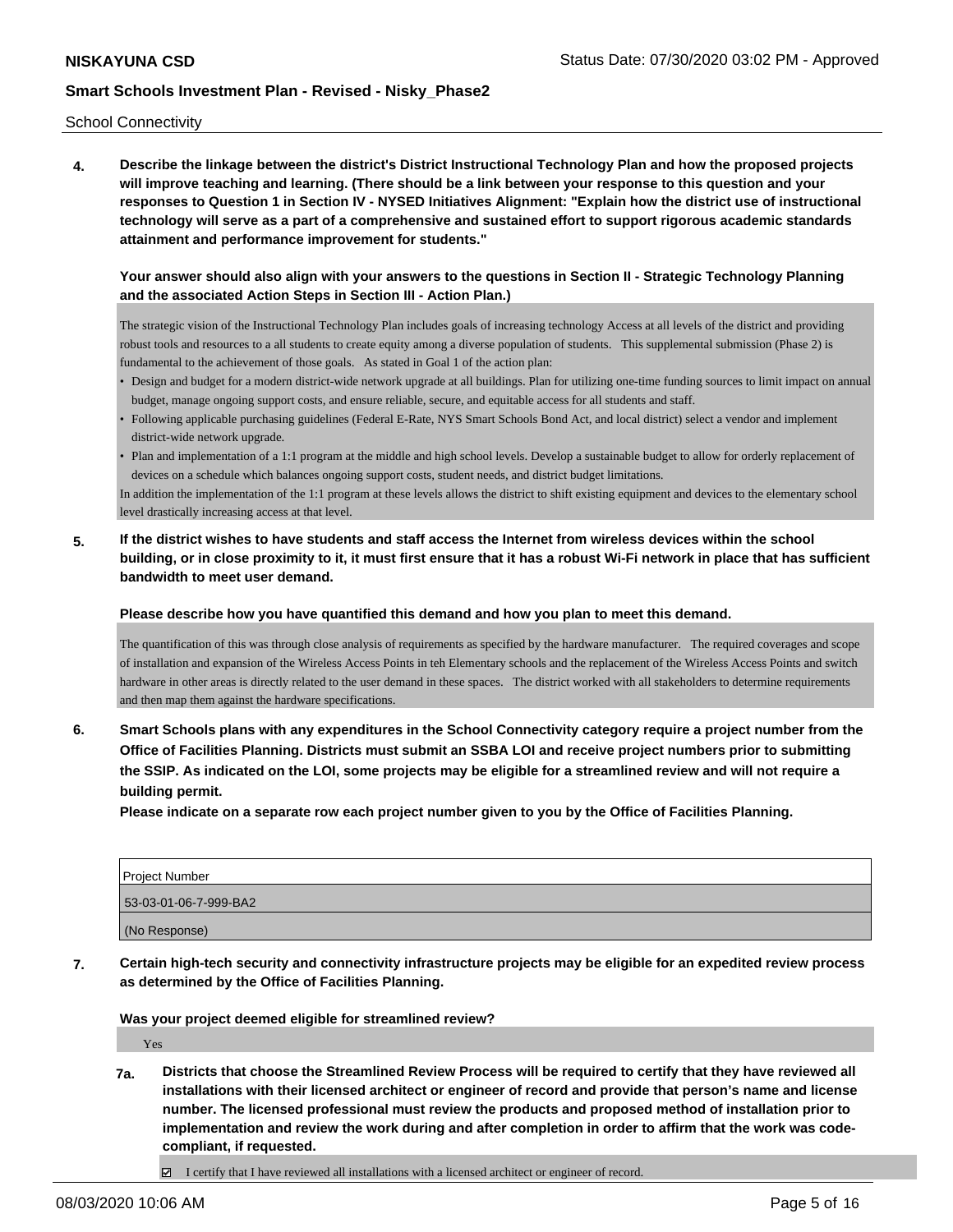School Connectivity

## **8. Include the name and license number of the architect or engineer of record.**

| Name                     | License Number |
|--------------------------|----------------|
| James R. King<br>_______ | 15925          |

## **9. Public Expenditures – Loanable (Counts toward the nonpublic loan calculation)**

| Select the allowable expenditure type.<br>Repeat to add another item under each type. | <b>PUBLIC</b> Items to be<br>l Purchased | Quantity       | Cost Per Item | <b>Total Cost</b> |
|---------------------------------------------------------------------------------------|------------------------------------------|----------------|---------------|-------------------|
| Network/Access Costs                                                                  | <b>Access Point and Peripherals</b>      | 307            | 606.25        | 186,118.75        |
| Network/Access Costs                                                                  | <b>UPS and Power Supplies</b>            | 33             | 2,589.75      | 85.461.75         |
| Network/Access Costs                                                                  | Network Switch and<br>Peripherals        | 53             | 6.256.54      | 331.596.62        |
| Network/Access Costs                                                                  | Wireless Controller and<br>Peripherals   | $\overline{2}$ | 8.360.00      | 16.720.00         |
|                                                                                       |                                          | 395            | 17,812.54     | 619,897           |

## **10. Public Expenditures – Non-Loanable (Does not count toward nonpublic loan calculation)**

| Select the allowable expenditure | <b>PUBLIC</b> Items to be purchased | Quantity | Cost per Item | <b>Total Cost</b> |
|----------------------------------|-------------------------------------|----------|---------------|-------------------|
| type.                            |                                     |          |               |                   |
| Repeat to add another item under |                                     |          |               |                   |
| each type.                       |                                     |          |               |                   |
| <b>Professional Services</b>     | <b>Professional Service</b>         |          | 30,024.32     | 30,024.32         |
| Network/Access Costs             | Cisco Management Licensing          | 421      | 148.26        | 62,417.46         |
| Network/Access Costs             | <b>CManagement Licensing</b>        | 8,000    | 1.58          | 12,640.00         |
|                                  |                                     | 8,422    | 30,174.16     | 105,082           |

## **11. Final 2014-15 BEDS Enrollment to calculate Nonpublic Sharing Requirement (no changes allowed.)**

|            | Public Enrollment | <b>Nonpublic Enrollment</b> | Total Enrollment | l Nonpublic Percentage |
|------------|-------------------|-----------------------------|------------------|------------------------|
| Enrollment | 4.068             | 241                         | .309.00          | 5.59                   |

## **12. Total Public Budget - Loanable (Counts toward the nonpublic loan calculation)**

|                                                    | <b>Public Allocations</b> | Estimated Nonpublic Loan<br>Amount | <b>Estimated Total Sub-Allocations</b> |
|----------------------------------------------------|---------------------------|------------------------------------|----------------------------------------|
| Network/Access Costs                               | 619,897.12                | 36,724.49                          | 656,621.61                             |
| School Internal Connections and 0.00<br>Components |                           | 0.00                               | 0.00                                   |
| Other                                              | (No Response)             | 0.00                               | 0.00                                   |
| Totals:                                            | 619,897.12                | 36.724                             | 656,622                                |

### **13. Total Public Budget – Non-Loanable (Does not count toward the nonpublic loan calculation)**

|                      | Sub-              |
|----------------------|-------------------|
|                      | <b>Allocation</b> |
| Network/Access Costs |                   |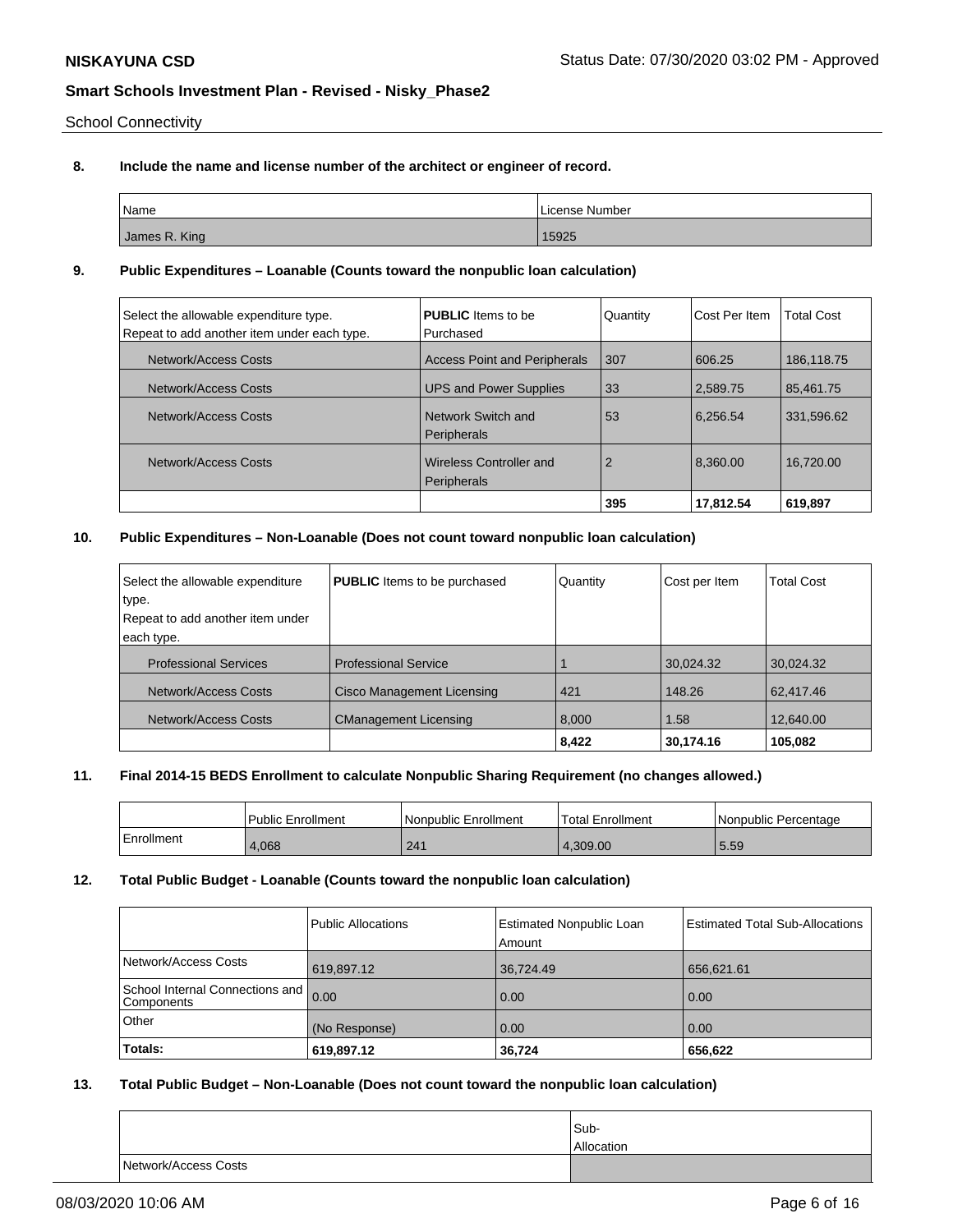School Connectivity

|                                            | Sub-<br>Allocation |
|--------------------------------------------|--------------------|
|                                            | 75,057.46          |
| <b>Outside Plant Costs</b>                 | (No Response)      |
| School Internal Connections and Components | (No Response)      |
| <b>Professional Services</b>               | 30,024.32          |
| Testing                                    | (No Response)      |
| <b>Other Upfront Costs</b>                 | (No Response)      |
| <b>Other Costs</b>                         | (No Response)      |
| Totals:                                    | 105,081.78         |

# **14. School Connectivity Totals**

|                          | Total Sub-Allocations |
|--------------------------|-----------------------|
| Total Loanable Items     | 656,621.61            |
| Total Non-loanable Items | 105,081.78            |
| Totals:                  | 761,703               |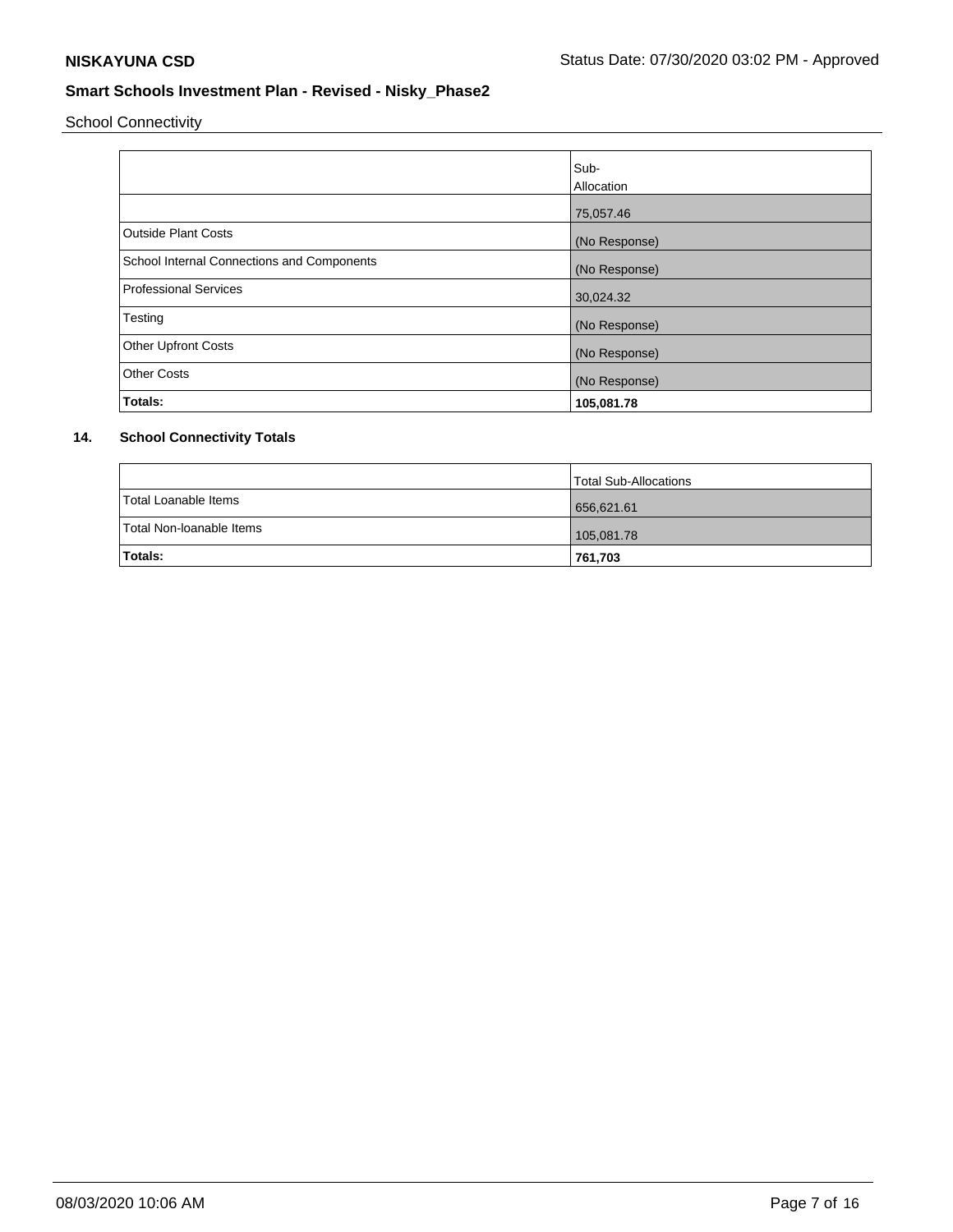Community Connectivity (Broadband and Wireless)

**1. Describe how you intend to use Smart Schools Bond Act funds for high-speed broadband and/or wireless connectivity projects in the community.**

N/A

**2. Please describe how the proposed project(s) will promote student achievement and increase student and/or staff access to the Internet in a manner that enhances student learning and/or instruction outside of the school day and/or school building.**

N/A

**3. Community connectivity projects must comply with all the necessary local building codes and regulations (building and related permits are not required prior to plan submission).**

 $\boxtimes$  I certify that we will comply with all the necessary local building codes and regulations.

**4. Please describe the physical location of the proposed investment.**

N/A

**5. Please provide the initial list of partners participating in the Community Connectivity Broadband Project, along with their Federal Tax Identification (Employer Identification) number.**

| <b>Project Partners</b> | l Federal ID # |
|-------------------------|----------------|
| (No Response)           | (No Response)  |

**6. Please detail the type, quantity, per unit cost and total cost of the eligible items under each sub-category.**

| Select the allowable expenditure | Item to be purchased | Quantity      | Cost per Item | <b>Total Cost</b> |
|----------------------------------|----------------------|---------------|---------------|-------------------|
| type.                            |                      |               |               |                   |
| Repeat to add another item under |                      |               |               |                   |
| each type.                       |                      |               |               |                   |
| (No Response)                    | (No Response)        | (No Response) | (No Response) | 0.00              |
|                                  |                      | U             | 0.00          |                   |

**7. If you are submitting an allocation for Community Connectivity, complete this table.**

**Note that the calculated Total at the bottom of the table must equal the Total allocation for this category that you entered in the SSIP Overview overall budget.**

|                                    | Sub-Allocation |
|------------------------------------|----------------|
| Network/Access Costs               | (No Response)  |
| Outside Plant Costs                | (No Response)  |
| <b>Tower Costs</b>                 | (No Response)  |
| <b>Customer Premises Equipment</b> | (No Response)  |
| <b>Professional Services</b>       | (No Response)  |
| Testing                            | (No Response)  |
| <b>Other Upfront Costs</b>         | (No Response)  |
| <b>Other Costs</b>                 | (No Response)  |
| Totals:                            | 0.00           |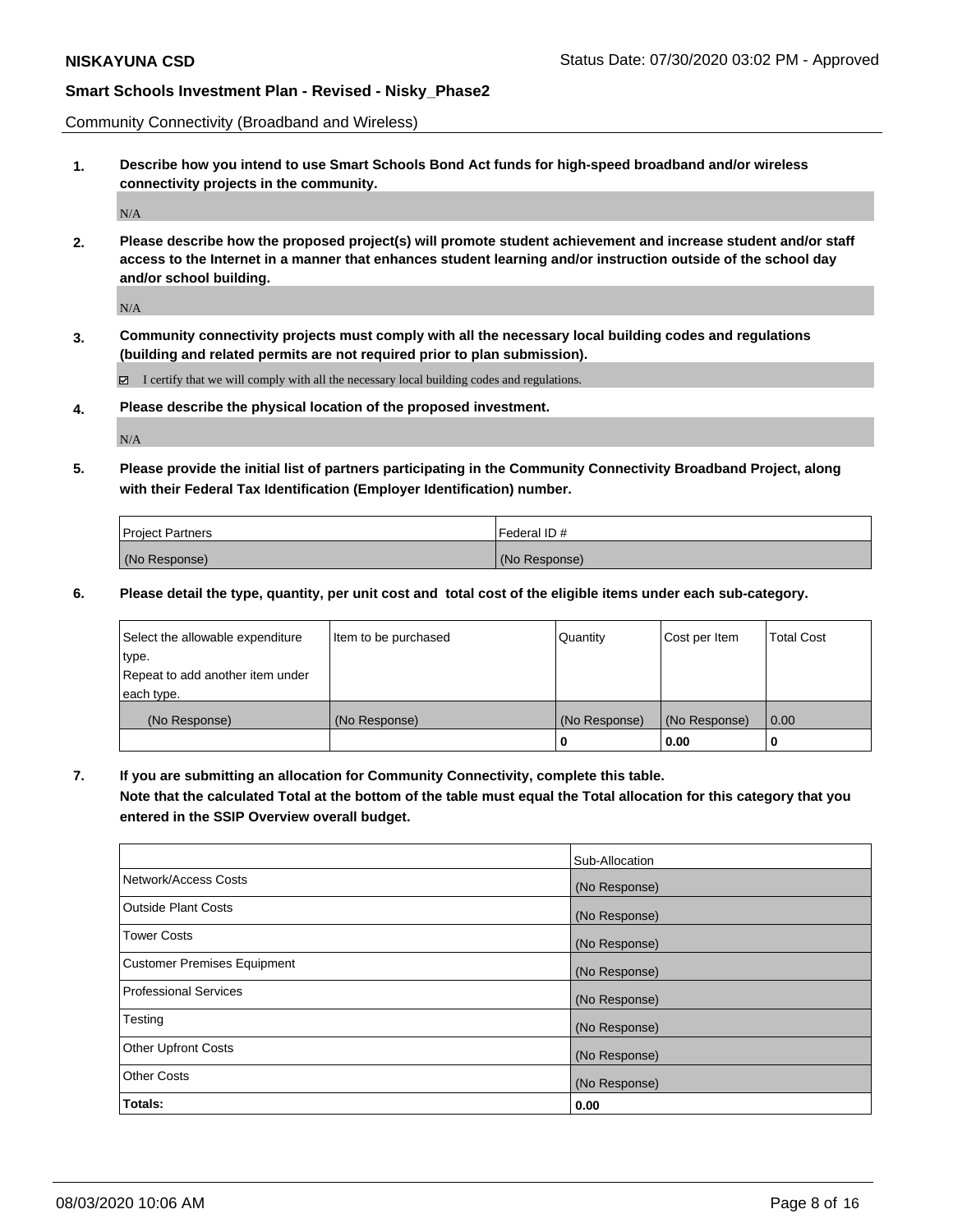### Classroom Learning Technology

**1. In order for students and faculty to receive the maximum benefit from the technology made available under the Smart Schools Bond Act, their school buildings must possess sufficient connectivity infrastructure to ensure that devices can be used during the school day. Smart Schools Investment Plans must demonstrate that sufficient infrastructure that meets the Federal Communications Commission's 100 Mbps per 1,000 students standard currently exists in the buildings where new devices will be deployed, or is a planned use of a portion of Smart Schools Bond Act funds, or is under development through another funding source. Smart Schools Bond Act funds used for technology infrastructure or classroom technology investments must increase the number of school buildings that meet or exceed the minimum speed standard of 100 Mbps per 1,000 students and staff within 12 months. This standard may be met on either a contracted 24/7 firm service or a**

**"burstable" capability. If the standard is met under the burstable criteria, it must be:**

**1. Specifically codified in a service contract with a provider, and**

**2. Guaranteed to be available to all students and devices as needed, particularly during periods of high demand, such as computer-based testing (CBT) periods.**

**Please describe how your district already meets or is planning to meet this standard within 12 months of plan submission.**

(No Response)

- **1a. If a district believes that it will be impossible to meet this standard within 12 months, it may apply for a waiver of this requirement, as described on the Smart Schools website. The waiver must be filed and approved by SED prior to submitting this survey.**
	- By checking this box, you are certifying that the school district has an approved waiver of this requirement on file with the New York State Education Department.
- **2. Connectivity Speed Calculator (Required). If the district currently meets the required speed, enter "Currently Met" in the last box: Expected Date When Required Speed Will be Met.**

|                  | l Number of     | Required Speed | Current Speed in | <b>Expected Speed</b> | <b>Expected Date</b>                |
|------------------|-----------------|----------------|------------------|-----------------------|-------------------------------------|
|                  | <b>Students</b> | l in Mbps      | l Mbps           | to be Attained        | When Required                       |
|                  |                 |                |                  |                       | Within 12 Months  Speed Will be Met |
| Calculated Speed | (No Response)   | 0.00           | (No Response)    | l (No Response)       | (No Response)                       |

**3. If the district wishes to have students and staff access the Internet from wireless devices within the school building, or in close proximity to it, it must first ensure that it has a robust Wi-Fi network in place that has sufficient bandwidth to meet user demand.**

**Please describe how you have quantified this demand and how you plan to meet this demand.**

(No Response)

**4. All New York State public school districts are required to complete and submit an Instructional Technology Plan survey to the New York State Education Department in compliance with Section 753 of the Education Law and per Part 100.12 of the Commissioner's Regulations.**

**Districts that include educational technology purchases as part of their Smart Schools Investment Plan must have a submitted and approved Instructional Technology Plan survey on file with the New York State Education Department.**

- By checking this box, you are certifying that the school district has an approved Instructional Technology Plan survey on file with the New York State Education Department.
- **5. Describe the devices you intend to purchase and their compatibility with existing or planned platforms or systems. Specifically address the adequacy of each facility's electrical, HVAC and other infrastructure necessary to install and support the operation of the planned technology.**

(No Response)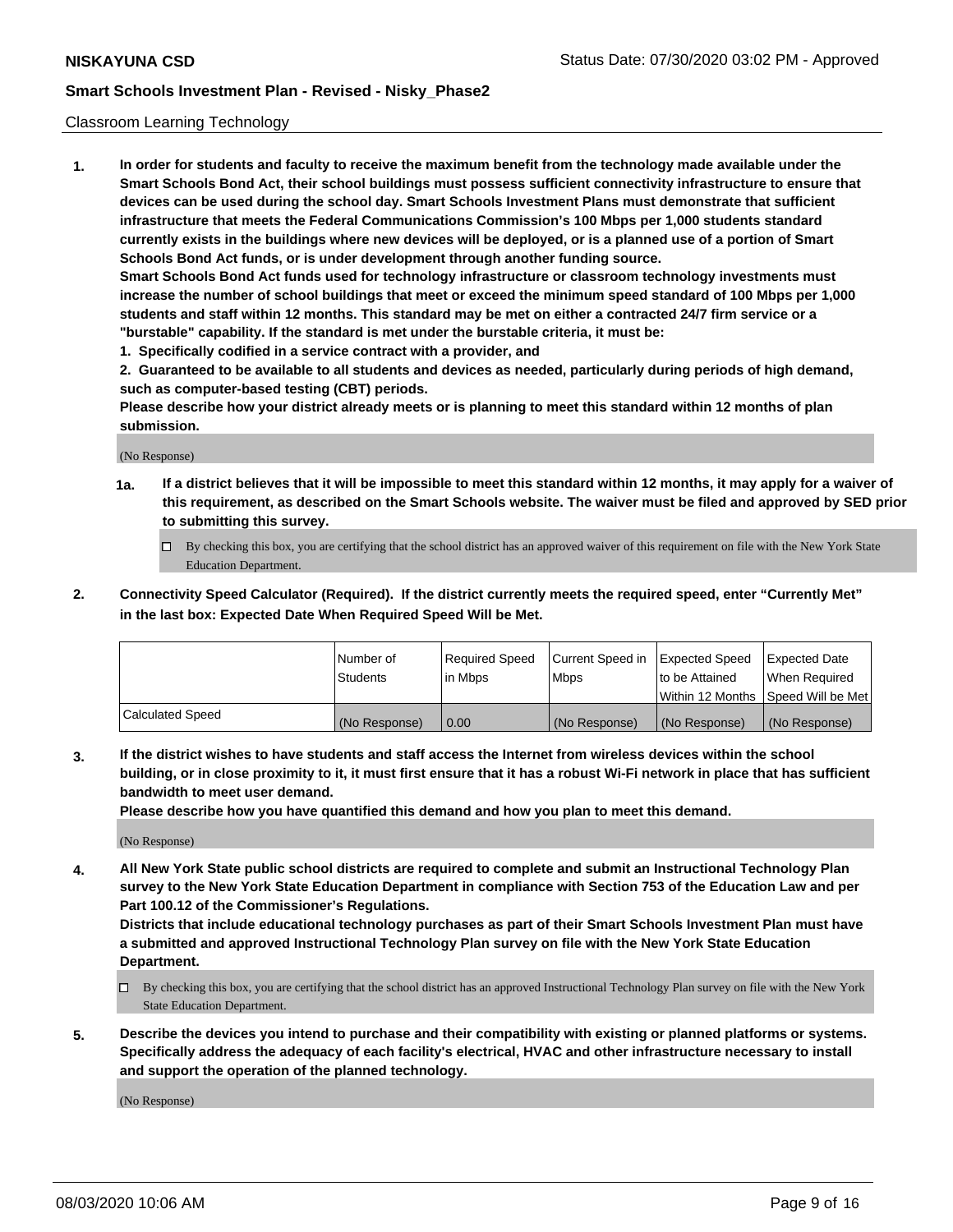### Classroom Learning Technology

- **6. Describe how the proposed technology purchases will:**
	- **> enhance differentiated instruction;**
	- **> expand student learning inside and outside the classroom;**
	- **> benefit students with disabilities and English language learners; and**
	- **> contribute to the reduction of other learning gaps that have been identified within the district.**

**The expectation is that districts will place a priority on addressing the needs of students who struggle to succeed in a rigorous curriculum. Responses in this section should specifically address this concern and align with the district's Instructional Technology Plan (in particular Question 2 of E. Curriculum and Instruction: "Does the district's instructional technology plan address the needs of students with disabilities to ensure equitable access to instruction, materials and assessments?" and Question 3 of the same section: "Does the district's instructional technology plan address the provision of assistive technology specifically for students with disabilities to ensure access to and participation in the general curriculum?")**

**In addition, describe how the district ensures equitable access to instruction, materials and assessments and participation in the general curriculum for both SWD and English Language Learners/Multilingual Learners (ELL/MLL) students.**

(No Response)

**7. Where appropriate, describe how the proposed technology purchases will enhance ongoing communication with parents and other stakeholders and help the district facilitate technology-based regional partnerships, including distance learning and other efforts.**

(No Response)

**8. Describe the district's plan to provide professional development to ensure that administrators, teachers and staff can employ the technology purchased to enhance instruction successfully.**

**Note: This response should be aligned and expanded upon in accordance with your district's response to Question 1 of F. Professional Development of your Instructional Technology Plan: "Please provide a summary of professional development offered to teachers and staff, for the time period covered by this plan, to support technology to enhance teaching and learning. Please include topics, audience and method of delivery within your summary."**

(No Response)

- **9. Districts must contact one of the SUNY/CUNY teacher preparation programs listed on the document on the left side of the page that supplies the largest number of the district's new teachers to request advice on innovative uses and best practices at the intersection of pedagogy and educational technology.**
	- By checking this box, you certify that you have contacted the SUNY/CUNY teacher preparation program that supplies the largest number of your new teachers to request advice on these issues.
	- **9a. Please enter the name of the SUNY or CUNY Institution that you contacted.**

(No Response)

**9b. Enter the primary Institution phone number.**

(No Response)

**9c. Enter the name of the contact person with whom you consulted and/or will be collaborating with on innovative uses of technology and best practices.**

(No Response)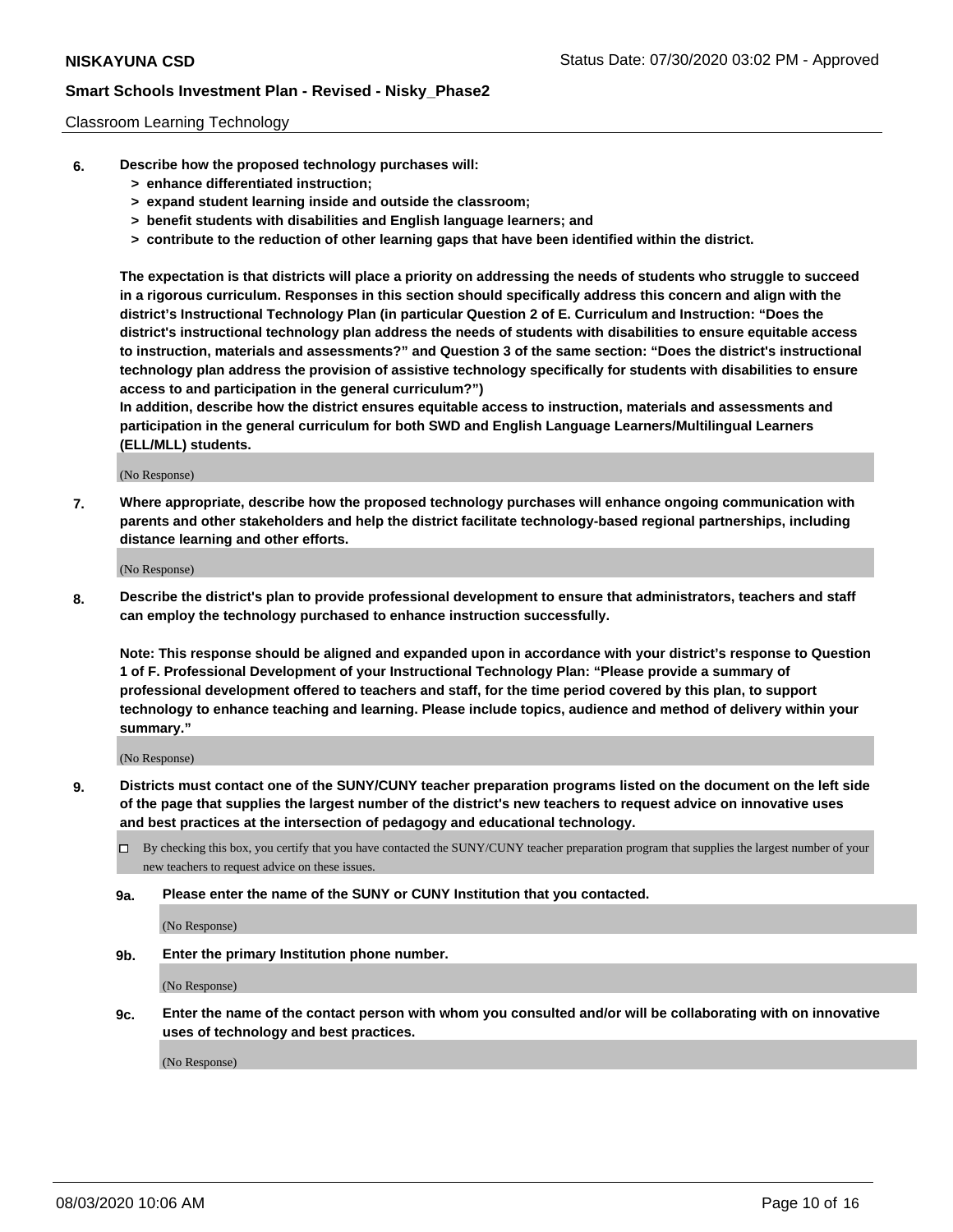### Classroom Learning Technology

**10. To ensure the sustainability of technology purchases made with Smart Schools funds, districts must demonstrate a long-term plan to maintain and replace technology purchases supported by Smart Schools Bond Act funds. This sustainability plan shall demonstrate a district's capacity to support recurring costs of use that are ineligible for Smart Schools Bond Act funding such as device maintenance, technical support, Internet and wireless fees, maintenance of hotspots, staff professional development, building maintenance and the replacement of incidental items. Further, such a sustainability plan shall include a long-term plan for the replacement of purchased devices and equipment at the end of their useful life with other funding sources.**

 $\Box$  By checking this box, you certify that the district has a sustainability plan as described above.

**11. Districts must ensure that devices purchased with Smart Schools Bond funds will be distributed, prepared for use, maintained and supported appropriately. Districts must maintain detailed device inventories in accordance with generally accepted accounting principles.**

By checking this box, you certify that the district has a distribution and inventory management plan and system in place.

### **12. Please detail the type, quantity, per unit cost and total cost of the eligible items under each sub-category.**

| Select the allowable expenditure<br>type.      | Item to be Purchased | Quantity      | Cost per Item | <b>Total Cost</b> |
|------------------------------------------------|----------------------|---------------|---------------|-------------------|
| Repeat to add another item under<br>each type. |                      |               |               |                   |
| (No Response)                                  | (No Response)        | (No Response) | (No Response) | 0.00              |
|                                                |                      |               | 0.00          |                   |

### **13. Final 2014-15 BEDS Enrollment to calculate Nonpublic Sharing Requirement (no changes allowed.)**

|            | l Public Enrollment | <b>INonpublic Enrollment</b> | <b>Total Enrollment</b> | Nonpublic<br>l Percentage |
|------------|---------------------|------------------------------|-------------------------|---------------------------|
| Enrollment | 4.068               | 241                          | 4.309.00                | 5.59                      |

## **14. If you are submitting an allocation for Classroom Learning Technology complete this table.**

|                         | Public School Sub-Allocation | <b>Estimated Nonpublic Loan</b><br>Amount<br>(Based on Percentage Above) | Estimated Total Public and<br>Nonpublic Sub-Allocation |
|-------------------------|------------------------------|--------------------------------------------------------------------------|--------------------------------------------------------|
| Interactive Whiteboards | (No Response)                | 0.00                                                                     | 0.00                                                   |
| Computer Servers        | (No Response)                | 0.00                                                                     | 0.00                                                   |
| Desktop Computers       | (No Response)                | 0.00                                                                     | 0.00                                                   |
| <b>Laptop Computers</b> | (No Response)                | 0.00                                                                     | 0.00                                                   |
| <b>Tablet Computers</b> | (No Response)                | 0.00                                                                     | 0.00                                                   |
| Other Costs             | (No Response)                | 0.00                                                                     | 0.00                                                   |
| Totals:                 | 0.00                         | 0                                                                        | 0                                                      |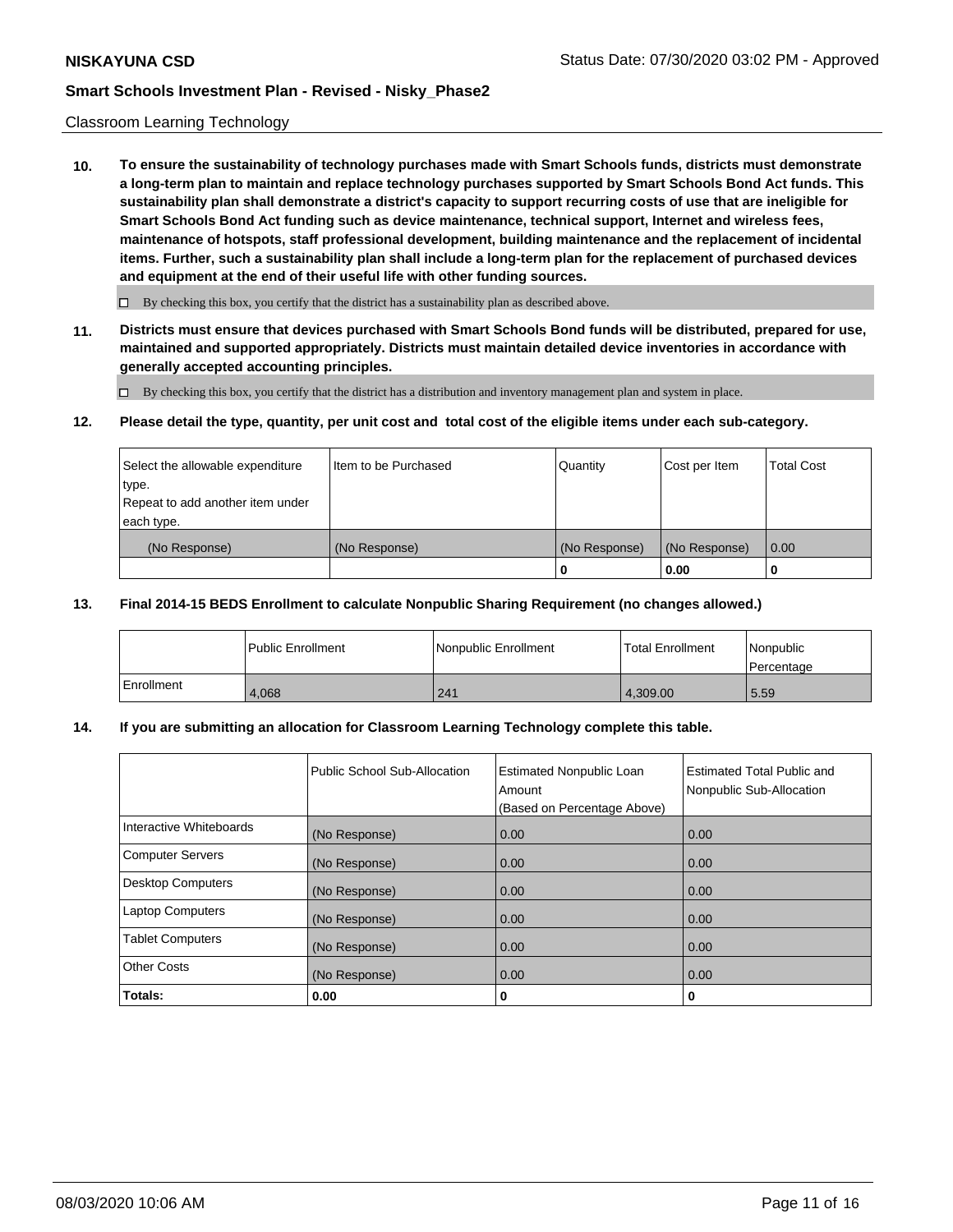### Pre-Kindergarten Classrooms

**1. Provide information regarding how and where the district is currently serving pre-kindergarten students and justify the need for additional space with enrollment projections over 3 years.**

(No Response)

- **2. Describe the district's plan to construct, enhance or modernize education facilities to accommodate prekindergarten programs. Such plans must include:**
	- **Specific descriptions of what the district intends to do to each space;**
	- **An affirmation that new pre-kindergarten classrooms will contain a minimum of 900 square feet per classroom;**
	- **The number of classrooms involved;**
	- **The approximate construction costs per classroom; and**
	- **Confirmation that the space is district-owned or has a long-term lease that exceeds the probable useful life of the improvements.**

(No Response)

**3. Smart Schools Bond Act funds may only be used for capital construction costs. Describe the type and amount of additional funds that will be required to support ineligible ongoing costs (e.g. instruction, supplies) associated with any additional pre-kindergarten classrooms that the district plans to add.**

(No Response)

**4. All plans and specifications for the erection, repair, enlargement or remodeling of school buildings in any public school district in the State must be reviewed and approved by the Commissioner. Districts that plan capital projects using their Smart Schools Bond Act funds will undergo a Preliminary Review Process by the Office of Facilities Planning.**

**Please indicate on a separate row each project number given to you by the Office of Facilities Planning.**

| Project Number |  |
|----------------|--|
| (No Response)  |  |
|                |  |

**5. Please detail the type, quantity, per unit cost and total cost of the eligible items under each sub-category.**

| Select the allowable expenditure | Item to be purchased | Quantity      | Cost per Item | <b>Total Cost</b> |
|----------------------------------|----------------------|---------------|---------------|-------------------|
| type.                            |                      |               |               |                   |
| Repeat to add another item under |                      |               |               |                   |
| each type.                       |                      |               |               |                   |
| (No Response)                    | (No Response)        | (No Response) | (No Response) | 0.00              |
|                                  |                      | U             | 0.00          |                   |

**6. If you have made an allocation for Pre-Kindergarten Classrooms, complete this table. Note that the calculated Total at the bottom of the table must equal the Total allocation for this category that you entered in the SSIP Overview overall budget.**

| Totals:                                  | 0.00           |
|------------------------------------------|----------------|
| <b>Other Costs</b>                       | (No Response)  |
| Enhance/Modernize Educational Facilities | (No Response)  |
| Construct Pre-K Classrooms               | (No Response)  |
|                                          | Sub-Allocation |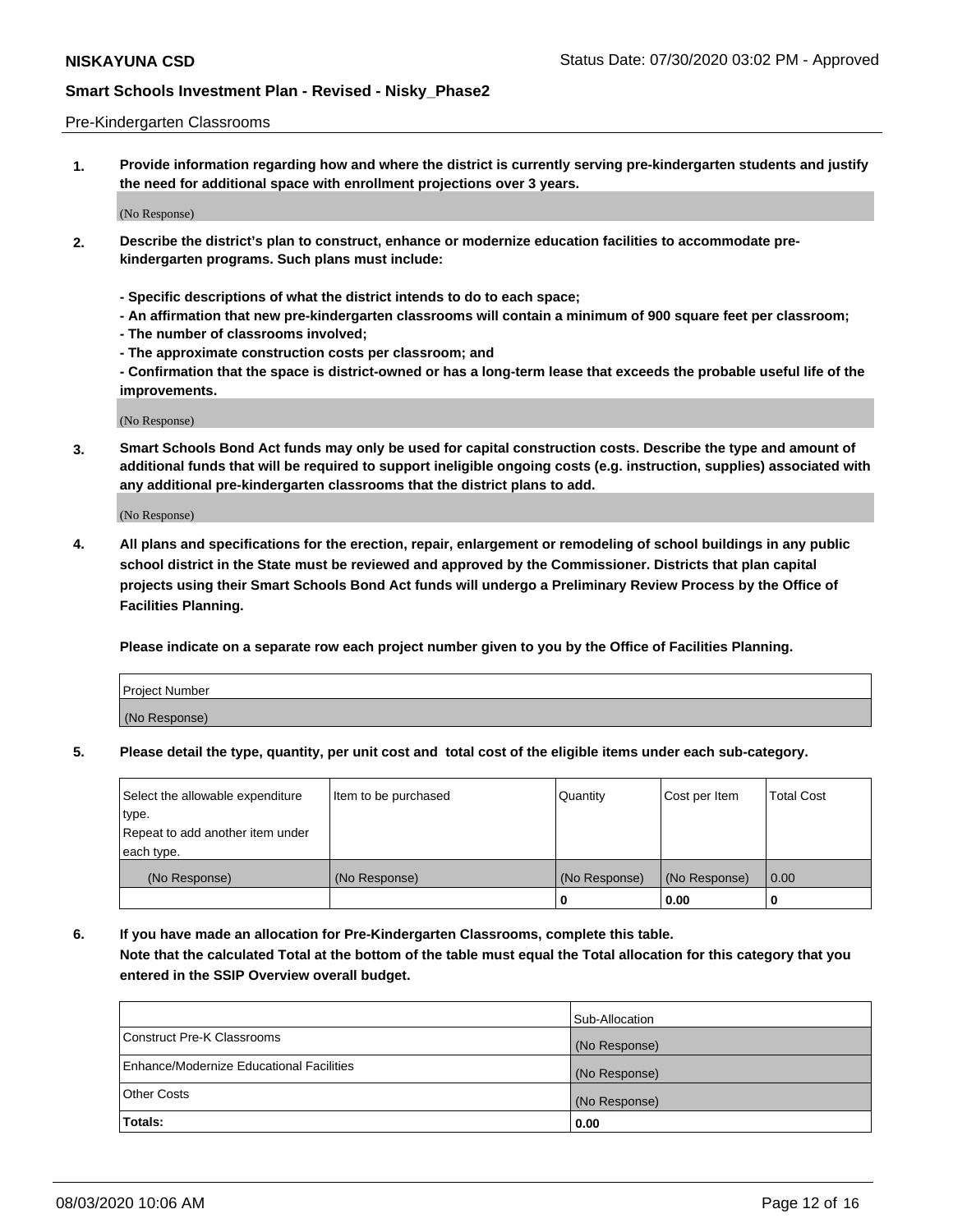Replace Transportable Classrooms

**1. Describe the district's plan to construct, enhance or modernize education facilities to provide high-quality instructional space by replacing transportable classrooms.**

(No Response)

**2. All plans and specifications for the erection, repair, enlargement or remodeling of school buildings in any public school district in the State must be reviewed and approved by the Commissioner. Districts that plan capital projects using their Smart Schools Bond Act funds will undergo a Preliminary Review Process by the Office of Facilities Planning.**

**Please indicate on a separate row each project number given to you by the Office of Facilities Planning.**

| Project Number |  |
|----------------|--|
|                |  |
|                |  |
|                |  |
| (No Response)  |  |
|                |  |
|                |  |

**3. For large projects that seek to blend Smart Schools Bond Act dollars with other funds, please note that Smart Schools Bond Act funds can be allocated on a pro rata basis depending on the number of new classrooms built that directly replace transportable classroom units.**

**If a district seeks to blend Smart Schools Bond Act dollars with other funds describe below what other funds are being used and what portion of the money will be Smart Schools Bond Act funds.**

(No Response)

**4. Please detail the type, quantity, per unit cost and total cost of the eligible items under each sub-category.**

| Select the allowable expenditure | Item to be purchased | Quantity      | Cost per Item | Total Cost |
|----------------------------------|----------------------|---------------|---------------|------------|
| ∣type.                           |                      |               |               |            |
| Repeat to add another item under |                      |               |               |            |
| each type.                       |                      |               |               |            |
| (No Response)                    | (No Response)        | (No Response) | (No Response) | 0.00       |
|                                  |                      | u             | 0.00          |            |

**5. If you have made an allocation for Replace Transportable Classrooms, complete this table. Note that the calculated Total at the bottom of the table must equal the Total allocation for this category that you entered in the SSIP Overview overall budget.**

|                                                | Sub-Allocation |
|------------------------------------------------|----------------|
| Construct New Instructional Space              | (No Response)  |
| Enhance/Modernize Existing Instructional Space | (No Response)  |
| Other Costs                                    | (No Response)  |
| Totals:                                        | 0.00           |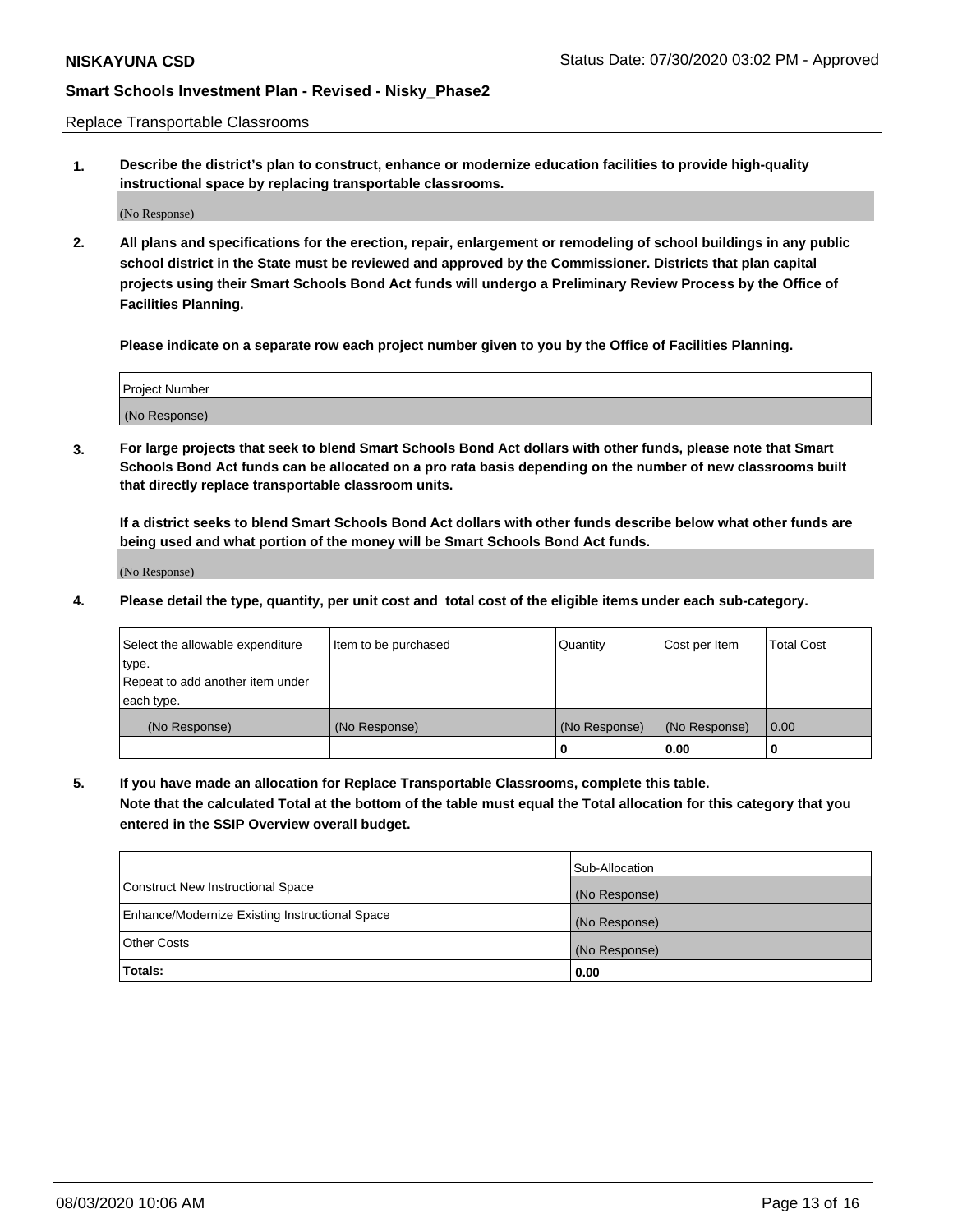High-Tech Security Features

**1. Describe how you intend to use Smart Schools Bond Act funds to install high-tech security features in school buildings and on school campuses.**

(No Response)

**2. All plans and specifications for the erection, repair, enlargement or remodeling of school buildings in any public school district in the State must be reviewed and approved by the Commissioner. Smart Schools plans with any expenditures in the High-Tech Security category require a project number from the Office of Facilities Planning. Districts must submit an SSBA LOI and receive project numbers prior to submitting the SSIP. As indicated on the LOI, some projects may be eligible for a streamlined review and will not require a building permit. Please indicate on a separate row each project number given to you by the Office of Facilities Planning.**

| <b>Project Number</b> |  |
|-----------------------|--|
| (No Response)         |  |

- **3. Was your project deemed eligible for streamlined Review?**
	- Yes
	- $\hfill \square$  No
- **4. Include the name and license number of the architect or engineer of record.**

| <b>Name</b>   | License Number |
|---------------|----------------|
| (No Response) | (No Response)  |

**5. Please detail the type, quantity, per unit cost and total cost of the eligible items under each sub-category.**

| Select the allowable expenditure | Item to be purchased | Quantity      | Cost per Item | Total Cost |
|----------------------------------|----------------------|---------------|---------------|------------|
| 'type.                           |                      |               |               |            |
| Repeat to add another item under |                      |               |               |            |
| each type.                       |                      |               |               |            |
| (No Response)                    | (No Response)        | (No Response) | (No Response) | 0.00       |
|                                  |                      | u             | 0.00          |            |

**6. If you have made an allocation for High-Tech Security Features, complete this table.**

**Enter each Sub-category Public Allocation based on the the expenditures listed in Table #5.**

|                                                      | Sub-Allocation |
|------------------------------------------------------|----------------|
| Capital-Intensive Security Project (Standard Review) | (No Response)  |
| <b>Electronic Security System</b>                    | (No Response)  |
| <b>Entry Control System</b>                          | (No Response)  |
| Approved Door Hardening Project                      | (No Response)  |
| <b>Other Costs</b>                                   | (No Response)  |
| Totals:                                              | 0.00           |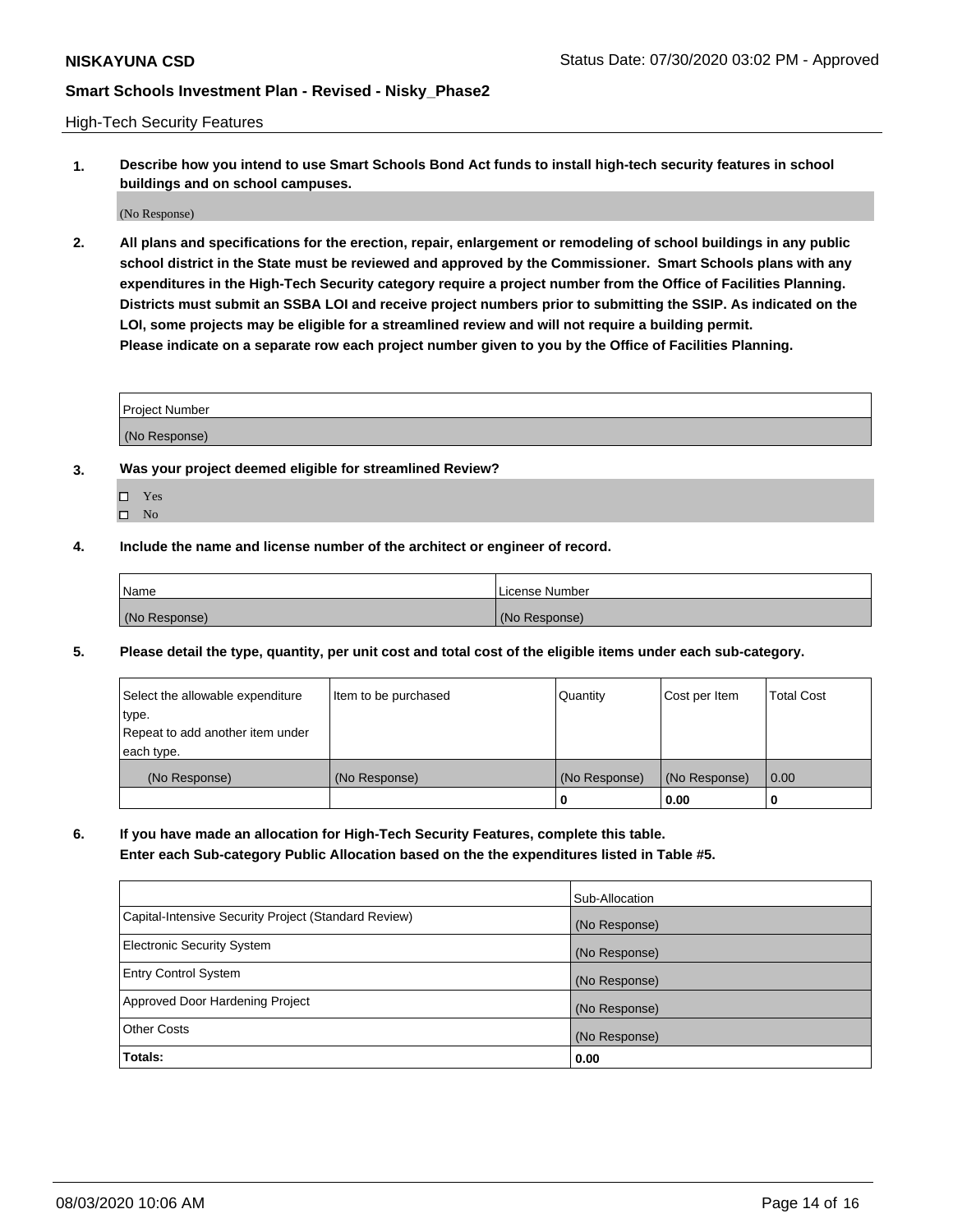Non-Public Schools

**1. Describe your plan to utilize SSBA funds to purchase devices and loan to the nonpublic schools within your district. Please specify what devices have been requested by the nonpublic schools. If the nonpublic schools have not finalized requests, the district should provide the date nonpublic schools will submit the request by.**

The Public Schools have not finalized their requests. They have been altering their response as they continue to update their requirements. However we will be puchasing equipment on their bahalf and loaning it to them in the amount indicated. Their purchase will be a mixture of Classroom equipment types, but have not finalized the selection.

**2. A final Smart Schools Investment Plan cannot be approved until school authorities have adopted regulations specifying the date by which requests from nonpublic schools for the purchase and loan of Smart Schools Bond Act classroom technology must be received by the district.**

By checking this box, you certify that you have such a plan and associated regulations in place that have been made public.

**2a. Please enter the date each year nonpublic schools must request loanable items from the school district. This date cannot be earlier than June 1 of the previous school year.**

December 15

### **3. Final 2014-15 BEDS Enrollment to calculate Nonpublic Sharing Requirement (no changes allowed.)**

|            | Public Enrollment | l Nonpublic Enrollment | Total Enrollment | l Nonpublic Percentage |
|------------|-------------------|------------------------|------------------|------------------------|
| Enrollment | 4.068             | 241                    | 4.309.00         | 5.59                   |

### **4. Nonpublic Loan Calculator**

|                                                          | Loanable            | Loanable   | Additional       | l Estimated | Previously | Cumulative | <b>Final Per</b> | l Final Total |
|----------------------------------------------------------|---------------------|------------|------------------|-------------|------------|------------|------------------|---------------|
|                                                          | School              | Classroom  | Nonpublic        | Per Pupil   | Approved   | Per Pupil  | Pupil Loan       | l Loan        |
|                                                          | <b>Connectivity</b> | Technology | Loan             | Amount -    | Per Pupil  | ∣Loan      | Amount -         | Amount -      |
|                                                          |                     |            | (Optional)       | This Plan   | Amount(s)  | Amount     | This Plan        | This Plan     |
| Required Nonpublic<br>Loan                               | 656.621.61          | 0.00       |                  | 152.38      | 0.00       | 152.38     | 152.38           | 36,724.49     |
| Final Adjusted Loan<br>I - (If additional loan<br>funds) | 656,621.61          | 0.00       | (No<br>Response) | 152.38      | 0.00       | 152.38     | 152.38           | 36.724.49     |

## **5. Nonpublic Share**

|                                          | Final Per Pupil Amount<br>Final Nonpublic Loan Amount |           |
|------------------------------------------|-------------------------------------------------------|-----------|
| Pending and Previously<br>Approved Plans | 0.00                                                  | 0.00      |
| This Plan                                | 152.38                                                | 36,724.49 |
| Total                                    | 152.38                                                | 36,724.49 |

### **6. Distribution of Nonpublic Loan Amount by School**

| Nonpublic School Name         | 12018-19 K-12 Enrollment | Special Ed School? If Yes, not eligible |
|-------------------------------|--------------------------|-----------------------------------------|
| RIVERRUN COMMUNITY MONTESSORI | 129                      | No.                                     |
| I ST KATERI PARISH SCHOOL     | 143                      | <b>No</b>                               |

### **7. Please detail the type, quantity and per unit cost of the eligible items under each sub-category.**